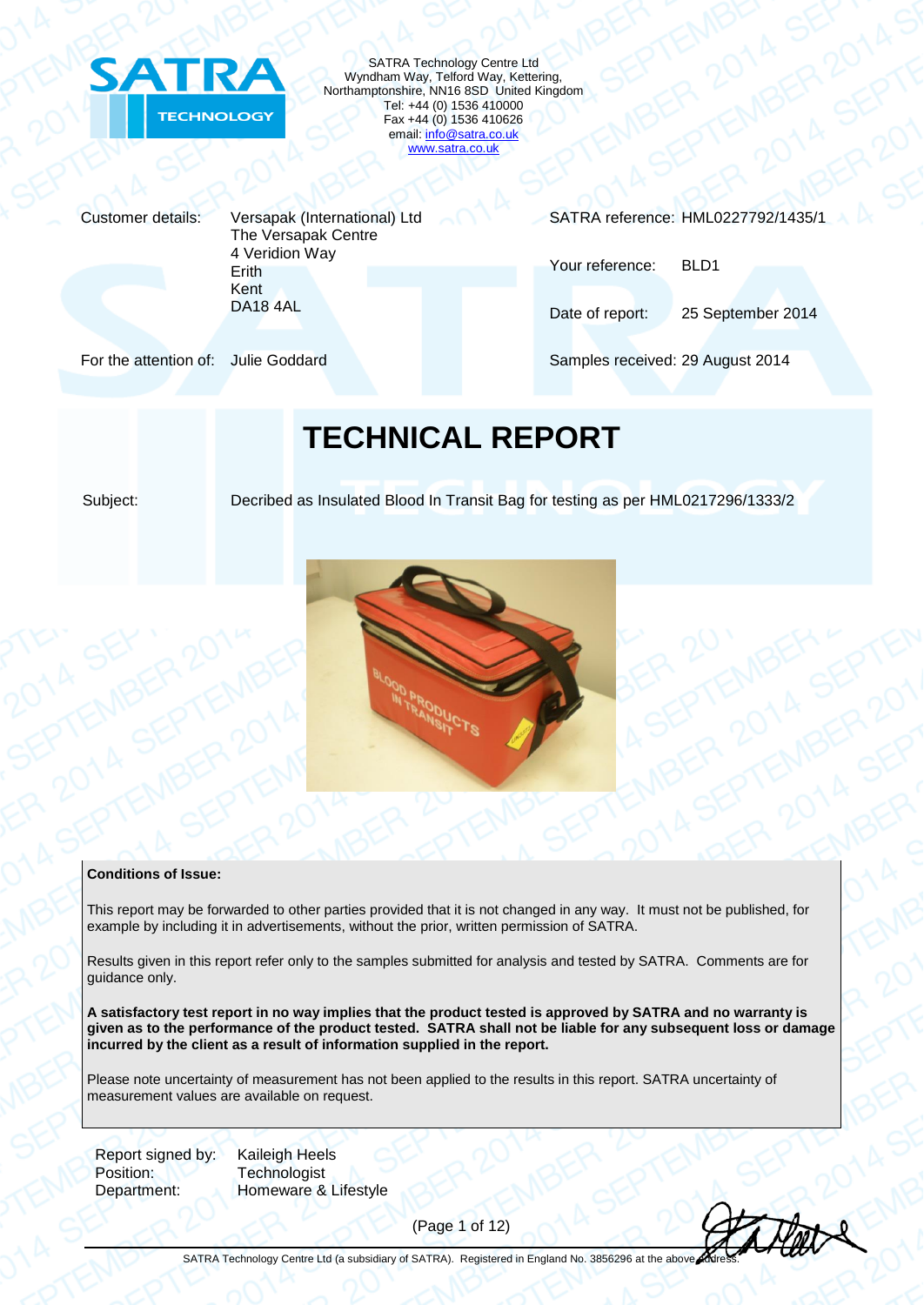

### **Testing requested**

We have carried out testing on two insulated blood transit bags reference BLD1 using a modified version of BS EN 12546-2:2000 Clause 4.2 Materials and articles in contact with foodstuffs. Insulated containers for domestic use. Specification for insulated bags and boxes -Insulation performance

The modifications which we have applied are as follows:

A thermocouple was placed in approximately the centre of the sample measuring the internal air temperature of the sample.

Two 140mm x 250mm freezer blocks (supplied) were placed into the base of the sample. The freezer blocks had previously been placed into a freezer for >12 hours.

The external temperatures have been varied from the 32°C as stated in the standard to those described below. Testing was stopped after 16 hours as requested by the customer

The test has been conducted with the sample as received. The preconditioning specified in the standard has not been carried out.

Versapak (International) Ltd Signed: SATRA Reference: HML0227792/1435/1 25 September 2014 (Page 2 of 12)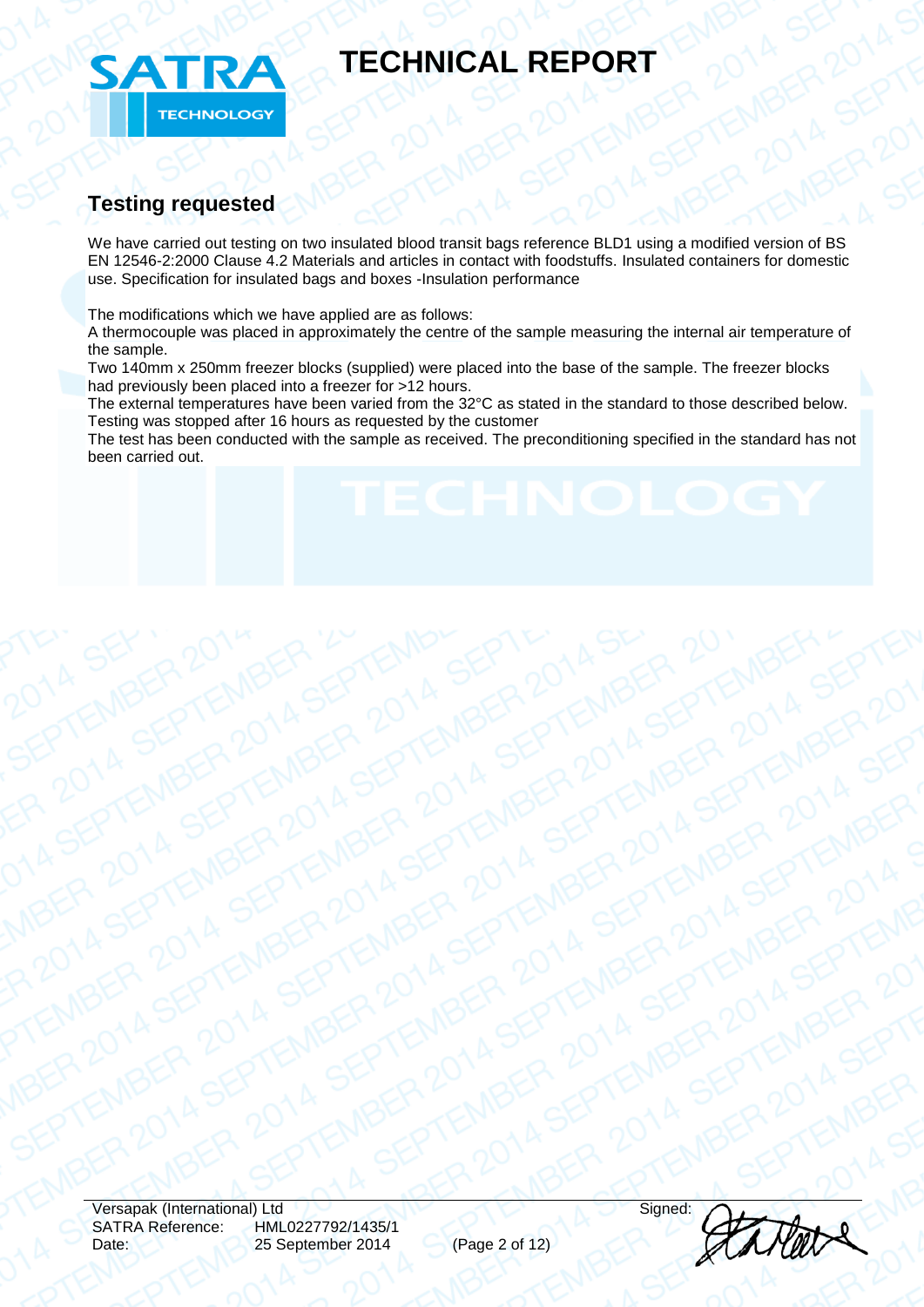

**Test Results**

### Mean external temperature: 37°C

| Sample 1                    |                                  |  |  |  |
|-----------------------------|----------------------------------|--|--|--|
| <b>Elapsed Time (hours)</b> | Temperature of internal air (°C) |  |  |  |
| Initial temperature         | 16.2                             |  |  |  |
|                             | 19.1                             |  |  |  |
| $\overline{2}$              | 20.2                             |  |  |  |
| $\mathbf{3}$                | 20.4                             |  |  |  |
| $\overline{\mathbf{4}}$     | 20.5                             |  |  |  |
| 5                           | 20.9                             |  |  |  |
| 6                           | 21.3                             |  |  |  |
| $\overline{7}$              | 21.8                             |  |  |  |
| 8                           | 22.5                             |  |  |  |
| 9                           | 23.2                             |  |  |  |
| 10                          | 24.0                             |  |  |  |
| 11                          | 24.6                             |  |  |  |
| 12                          | 24.9                             |  |  |  |
| 13                          | 25.4                             |  |  |  |
| 14<br>いいつ                   | 26.0<br>いへい<br>×<br>×            |  |  |  |
| 15                          | 26.9                             |  |  |  |
| 16                          | 27.8                             |  |  |  |
|                             |                                  |  |  |  |

| Sample 2                    |                                  |  |
|-----------------------------|----------------------------------|--|
| <b>Elapsed Time (hours)</b> | Temperature of internal air (°C) |  |
| Initial temperature         | 13.8                             |  |
|                             | 13.2                             |  |
| $\overline{2}$              | 14.1                             |  |
| $\overline{3}$              | 14.5                             |  |
| $\overline{4}$              | 14.8                             |  |
| 5 <sub>5</sub>              | 15.0                             |  |
| $6\phantom{a}$              | 15.4                             |  |
| 7                           | 16.0                             |  |
| 8                           | 16.8                             |  |
| 9                           | 17.6                             |  |
| 10                          | 18.5                             |  |
| 11                          | 19.8                             |  |
| 12                          | 21.1                             |  |
| 13                          | 22.4                             |  |
| 14                          | 24.5                             |  |
| 15                          | 26.5                             |  |
| 16                          | 28.4                             |  |
|                             |                                  |  |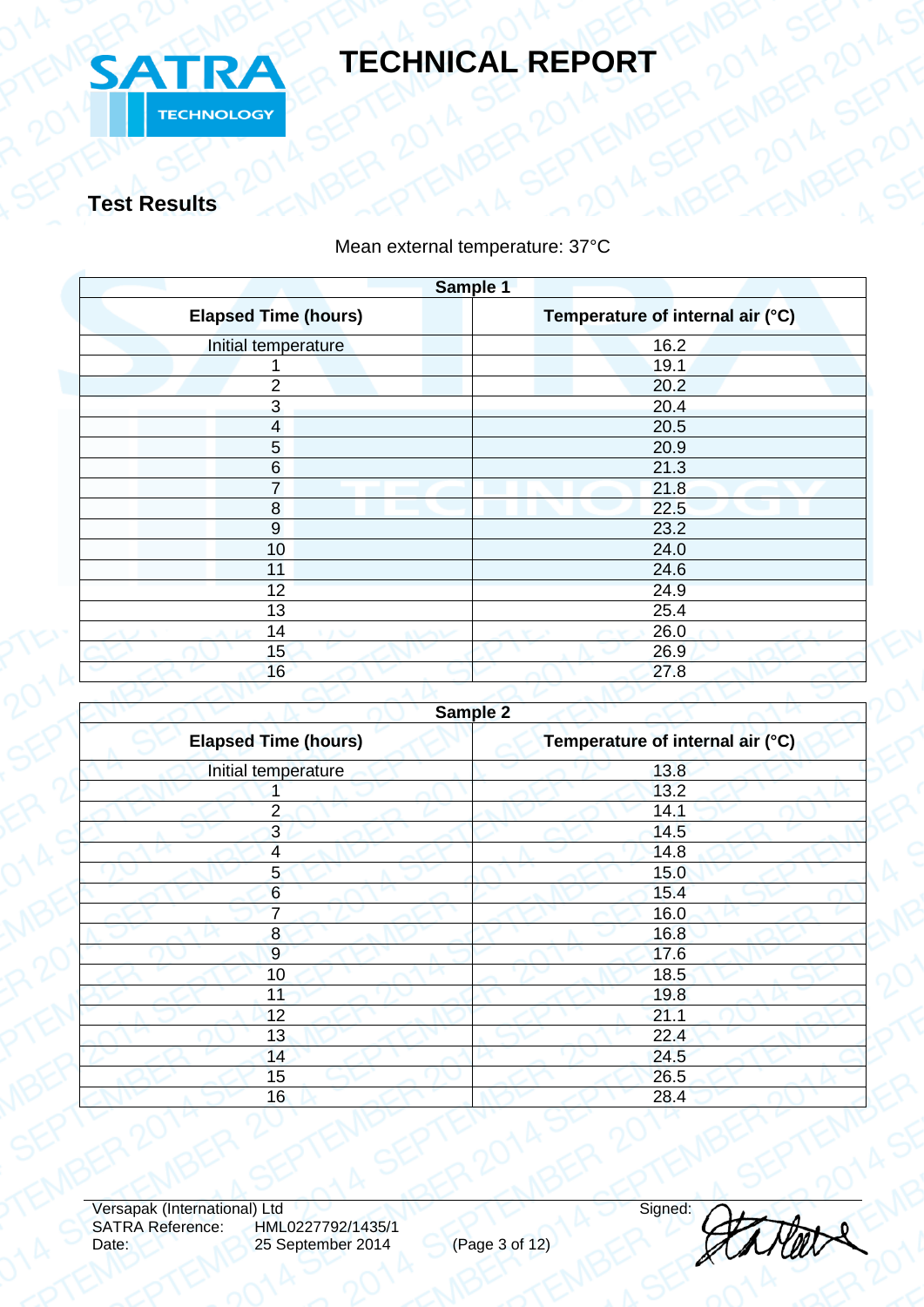



Versapak (International) Ltd<br>SATRA Reference: HML0227792/1435/1 SATRA Reference: HML0227792/1435/1<br>Date: 25 September 2014 25 September 2014 (Page 4 of 12)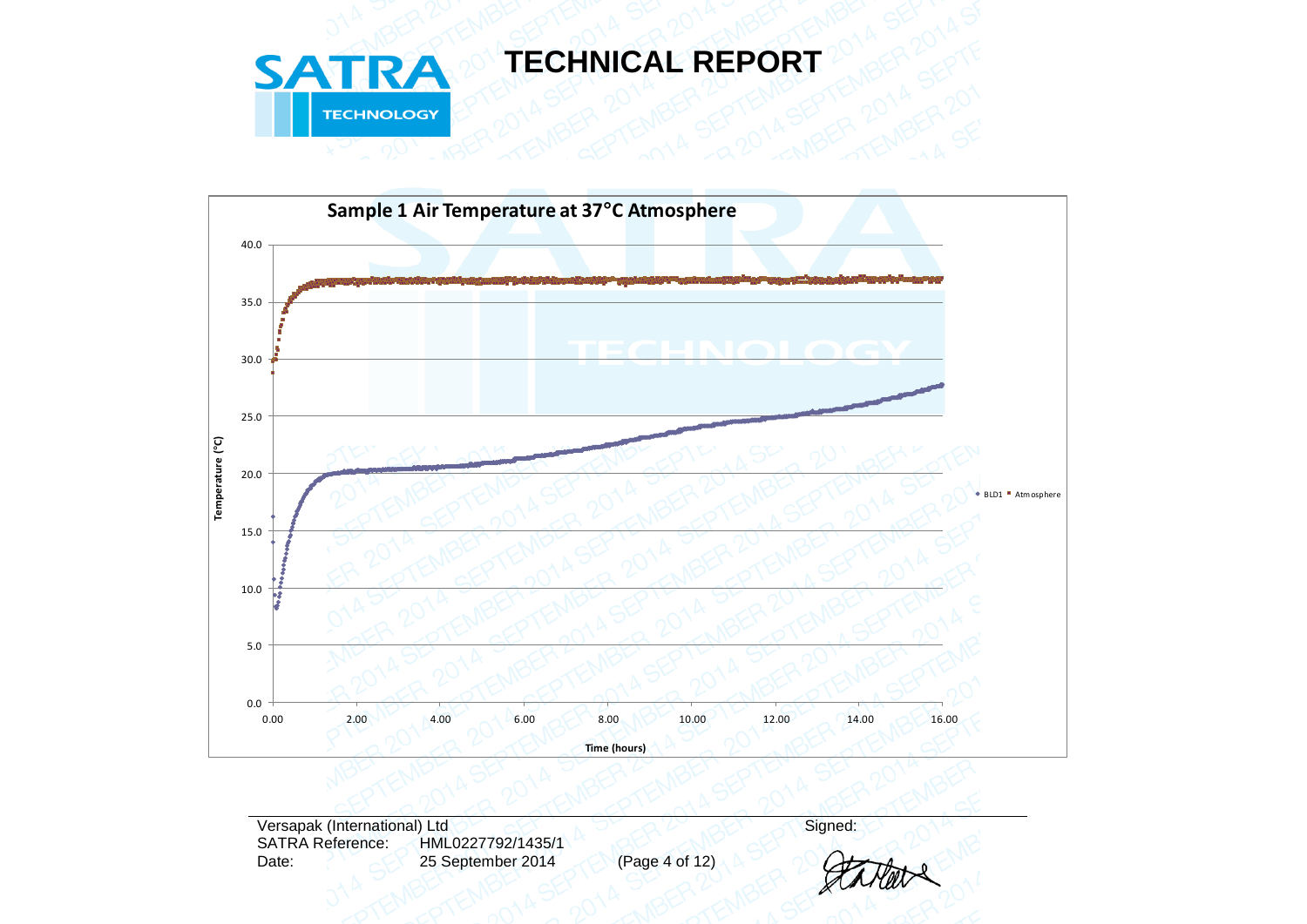



Versapak (International) Ltd<br>SATRA Reference: HML0227792/1435/1 SATRA Reference: HML0227792/1435/1<br>Date: 25 September 2014 25 September 2014 (Page 5 of 12)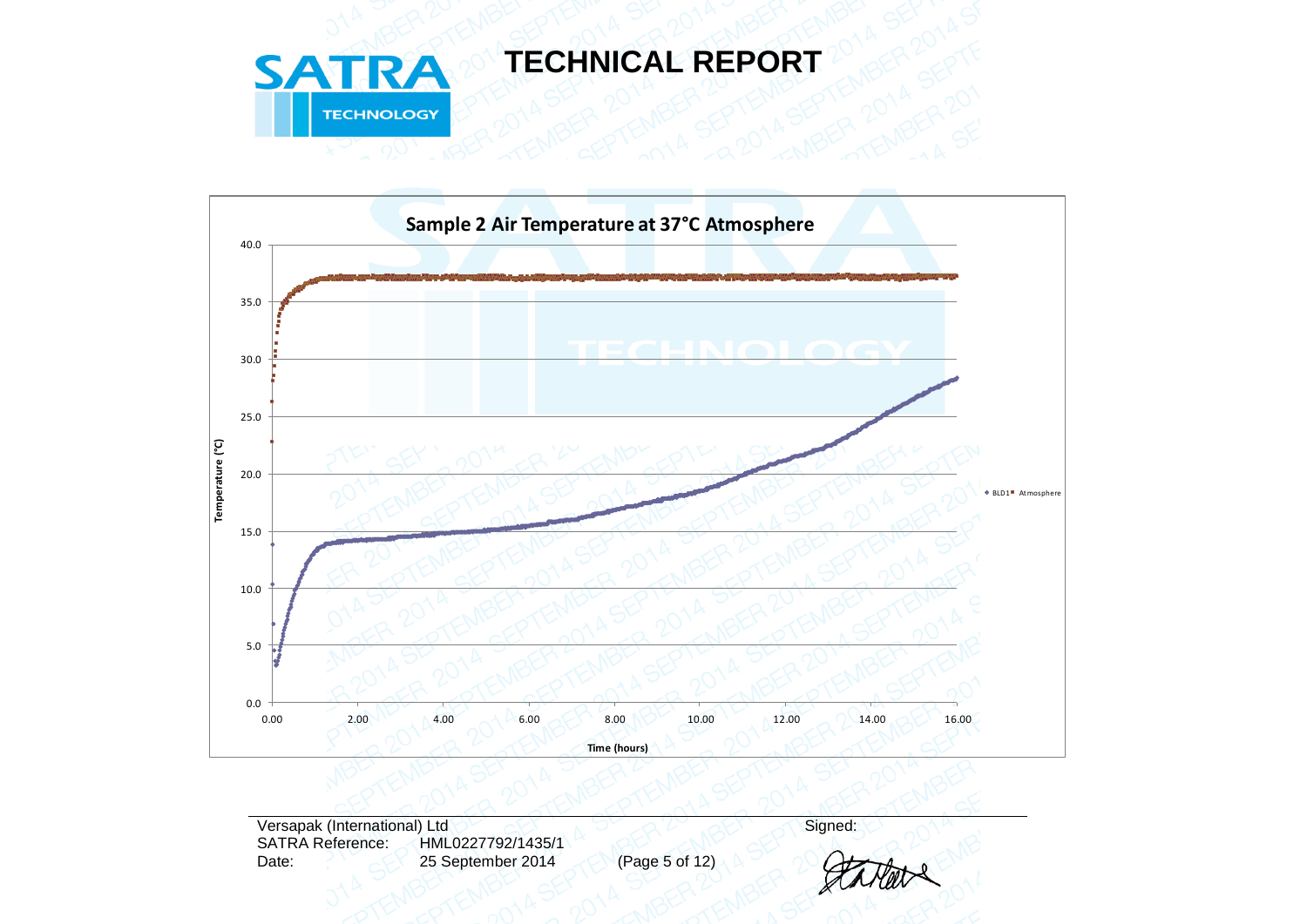

### Mean external temperature: 22°C

| Sample 1                    |                                  |  |  |  |
|-----------------------------|----------------------------------|--|--|--|
| <b>Elapsed Time (hours)</b> | Temperature of internal air (°C) |  |  |  |
| Initial temperature         | 17.8                             |  |  |  |
|                             | 4.1                              |  |  |  |
| $\overline{2}$              | 6.1                              |  |  |  |
| 3                           | 6.3                              |  |  |  |
| $\overline{\mathbf{4}}$     | 6.4                              |  |  |  |
| 5                           | 6.6                              |  |  |  |
| $6\phantom{1}6$             | 7.0                              |  |  |  |
| $\overline{7}$              | 6.6                              |  |  |  |
| 8                           | 7.1                              |  |  |  |
| $9\,$                       | 7.3                              |  |  |  |
| 10                          | 7.4                              |  |  |  |
| 11                          | 7.6                              |  |  |  |
| 12                          | 7.9                              |  |  |  |
| 13                          | 7.9                              |  |  |  |
| 14                          | 8.3                              |  |  |  |
| 15                          | 9.0                              |  |  |  |
| 16                          | 9.5                              |  |  |  |
|                             |                                  |  |  |  |

|                             | Sample 2                         |
|-----------------------------|----------------------------------|
| <b>Elapsed Time (hours)</b> | Temperature of internal air (°C) |
| Initial temperature         | 7.5                              |
|                             | 7.6                              |
| $\overline{2}$              | 7.6                              |
| 3                           | 7.7                              |
| $\overline{4}$              | 7.8                              |
| 5                           | 7.8                              |
| 6                           | 7.9                              |
| $\overline{7}$              | 8.1                              |
| 8                           | 8.2                              |
| $\overline{9}$              | 8.4                              |
| 10                          | 8.8                              |
| 11                          | 8.9                              |
| 12                          | 9.2                              |
| 13                          | 9.6                              |
| 14                          | 10.1                             |
| 15                          | 10.6                             |
| 16                          | 11.0                             |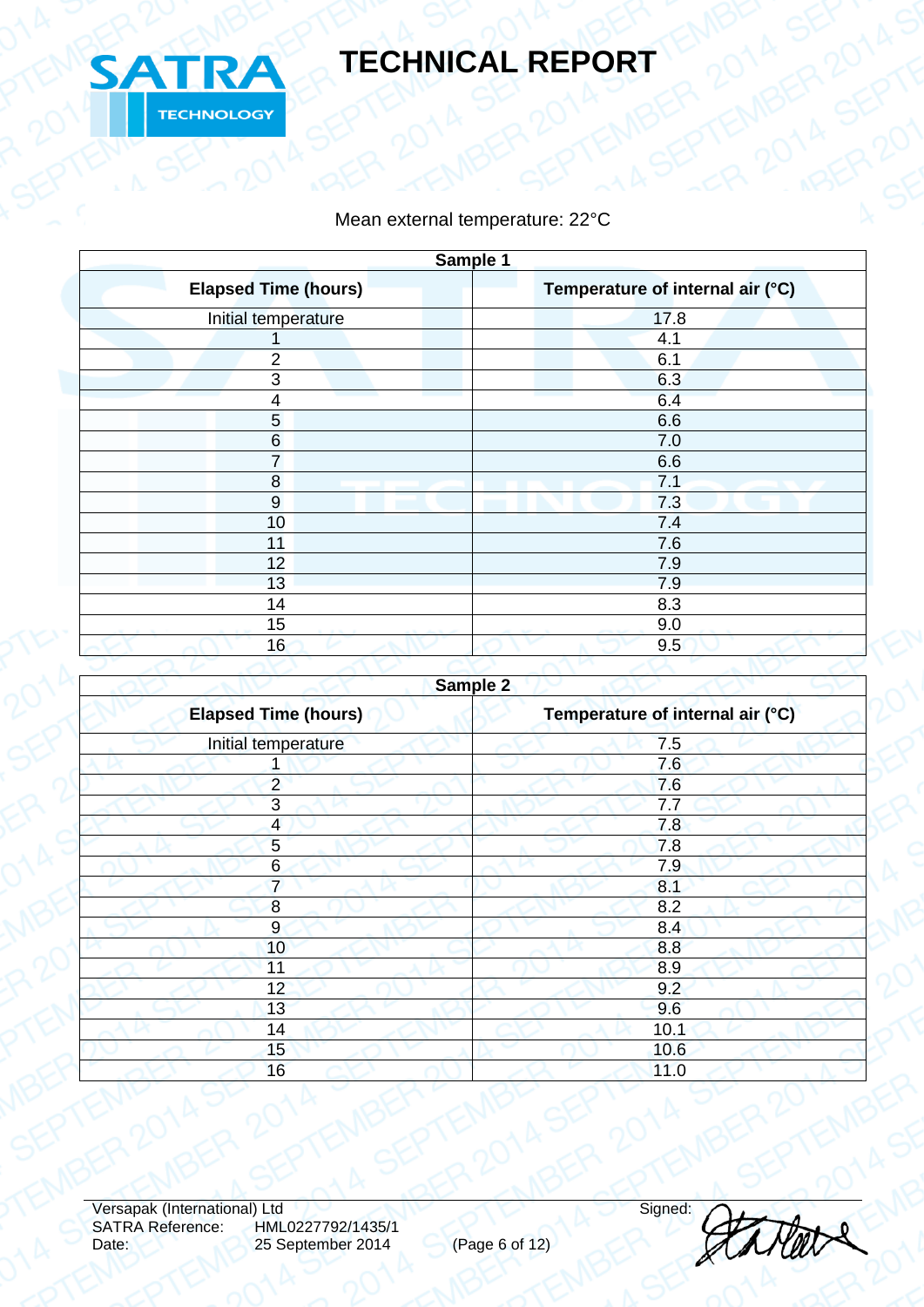



Versapak (International) Ltd<br>SATRA Reference: HML0227792/1435/1 SATRA Reference: HML0227792/1435/1<br>Date: 25 September 2014 25 September 2014 (Page 7 of 12)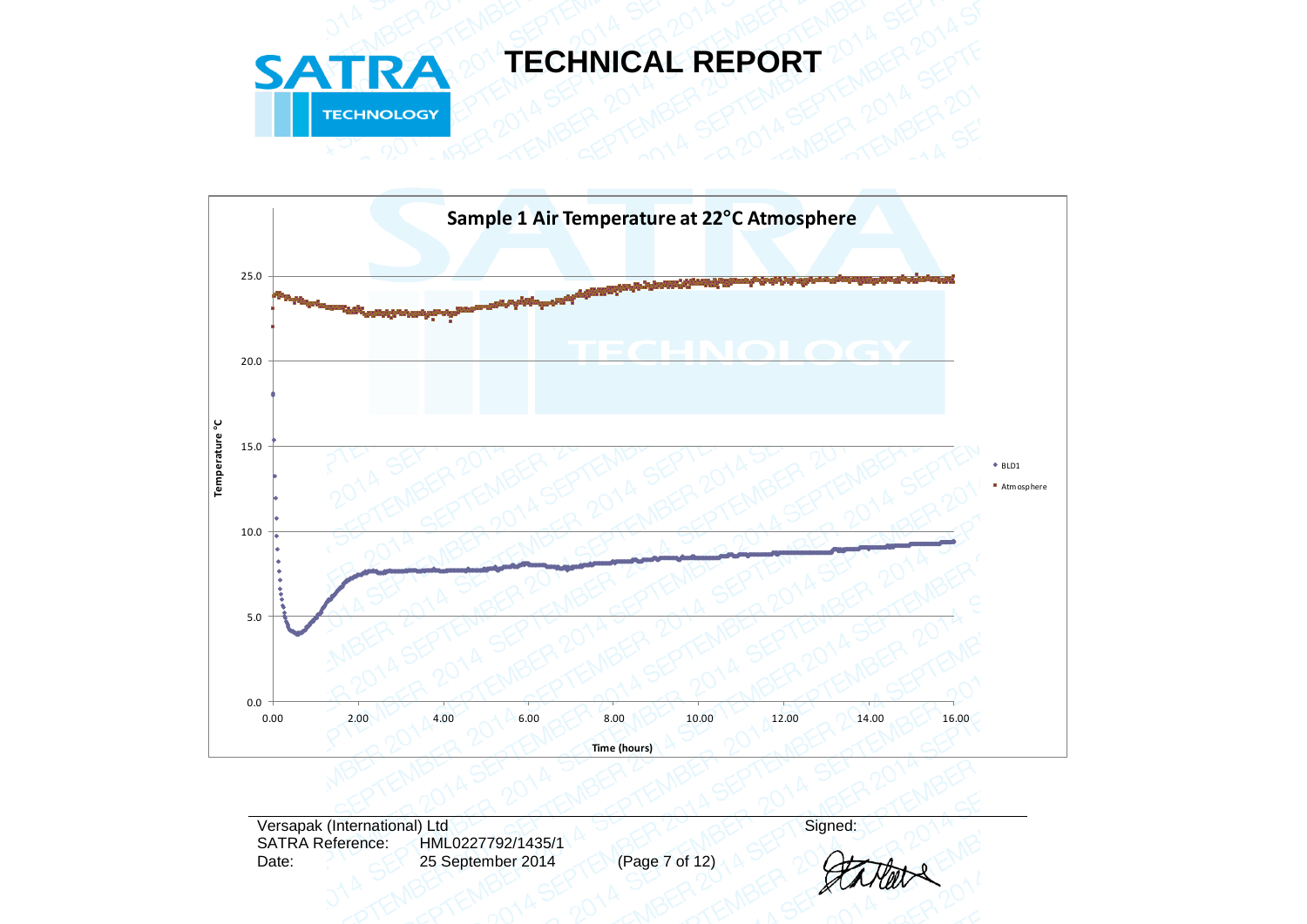



Versapak (International) Ltd<br>SATRA Reference: HML0227792/1435/1 SATRA Reference: HML0227792/1435/1<br>Date: 25 September 2014 25 September 2014 (Page 8 of 12)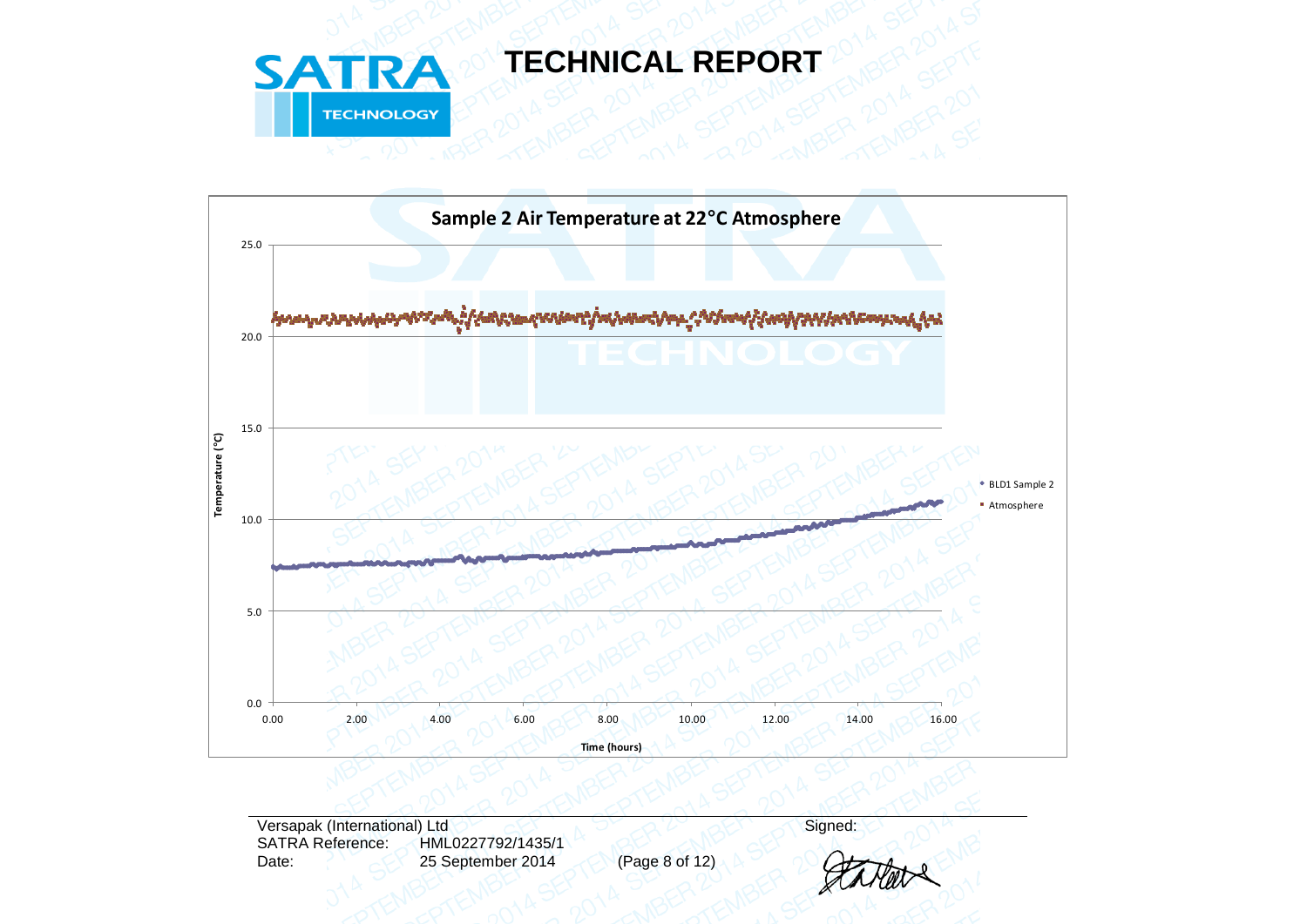

### Mean external temperature: 5°C

| Sample 1                    |                                  |  |  |
|-----------------------------|----------------------------------|--|--|
| <b>Elapsed Time (hours)</b> | Temperature of internal air (°C) |  |  |
| Initial temperature         | 16.5                             |  |  |
| 1                           | 1.3                              |  |  |
| $\overline{2}$              | 1.5                              |  |  |
| $\mathbf{3}$                | 1.4                              |  |  |
| $\overline{\mathbf{4}}$     | 1.5                              |  |  |
| 5                           | 1.5                              |  |  |
| $\,6$                       | 1.5                              |  |  |
| $\overline{7}$              | 1.5                              |  |  |
| $\bf 8$                     | 1.5                              |  |  |
| $9\,$                       | 1.4                              |  |  |
| 10                          | 1.5                              |  |  |
| 11                          | 1.4                              |  |  |
| 12                          | 1.4                              |  |  |
| 13                          | 1.4                              |  |  |
| 14                          | 1.4                              |  |  |
| 15                          | 1.4                              |  |  |
| 16                          | 1.5                              |  |  |
|                             |                                  |  |  |

| <b>Elapsed Time (hours)</b> | Temperature of internal air (°C) |  |
|-----------------------------|----------------------------------|--|
| Initial temperature         | 17.5                             |  |
|                             | 3.9                              |  |
| $\overline{2}$              | 3.6                              |  |
| 3                           | 3.9                              |  |
| 4                           | 4.0                              |  |
| $5\overline{)}$             | 4.0                              |  |
| $6\phantom{1}6$             | 4.0                              |  |
| 7                           | 4.1                              |  |
| $\boldsymbol{8}$            | 4.0                              |  |
| 9                           | 3.9                              |  |
| 10                          | 3.9                              |  |
| 11                          | 3.9                              |  |
| 12                          | 3.8                              |  |
| 13                          | 3.9                              |  |
| 14                          | 3.9                              |  |
| 15                          | 4.0                              |  |
| 16                          | 4.0                              |  |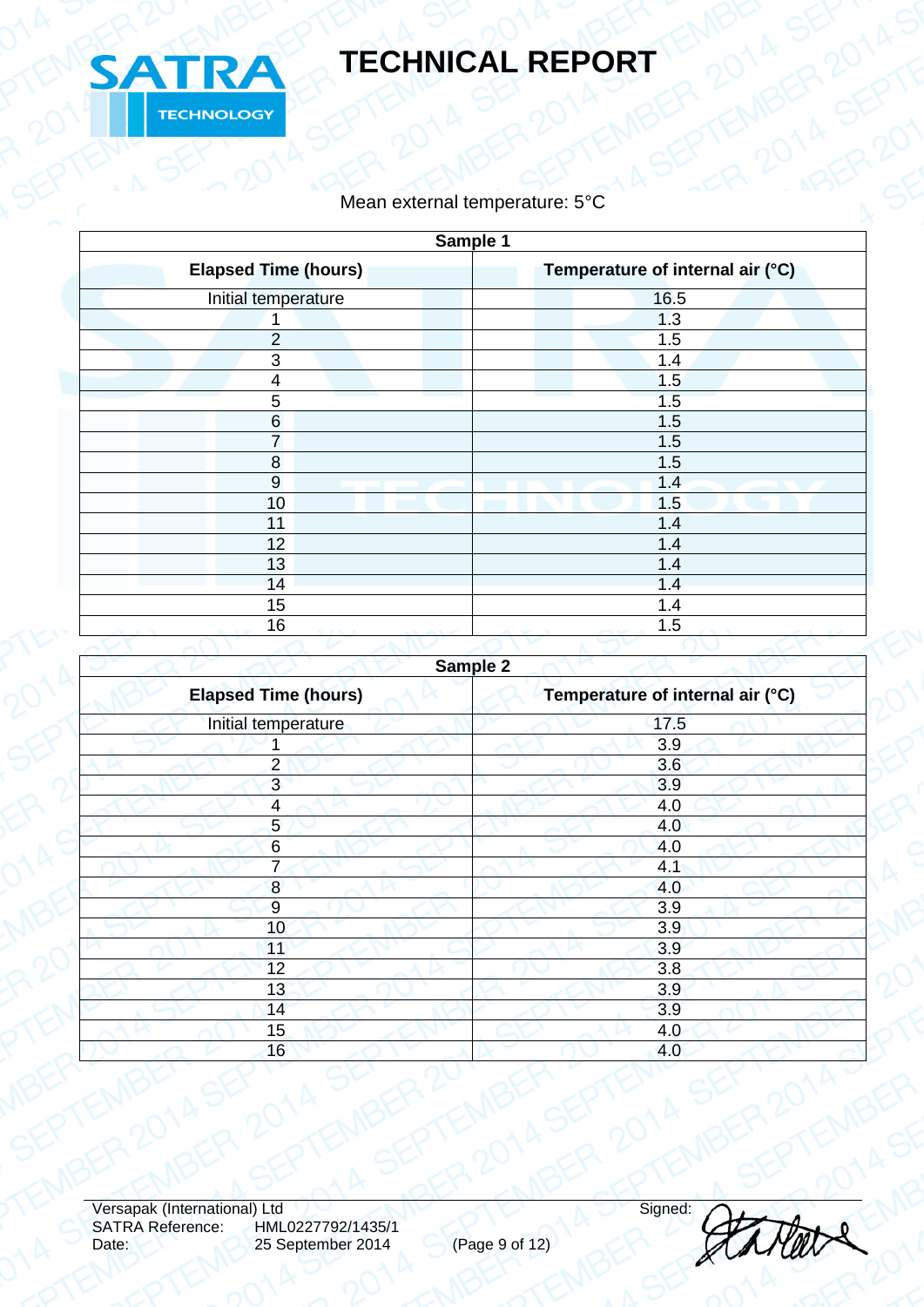



Versapak (International) Ltd<br>SATRA Reference: HML0227792/1435/1 SATRA Reference: HML0227792/1435/1<br>Date: 25 September 2014 25 September 2014 (Page 10 of 12)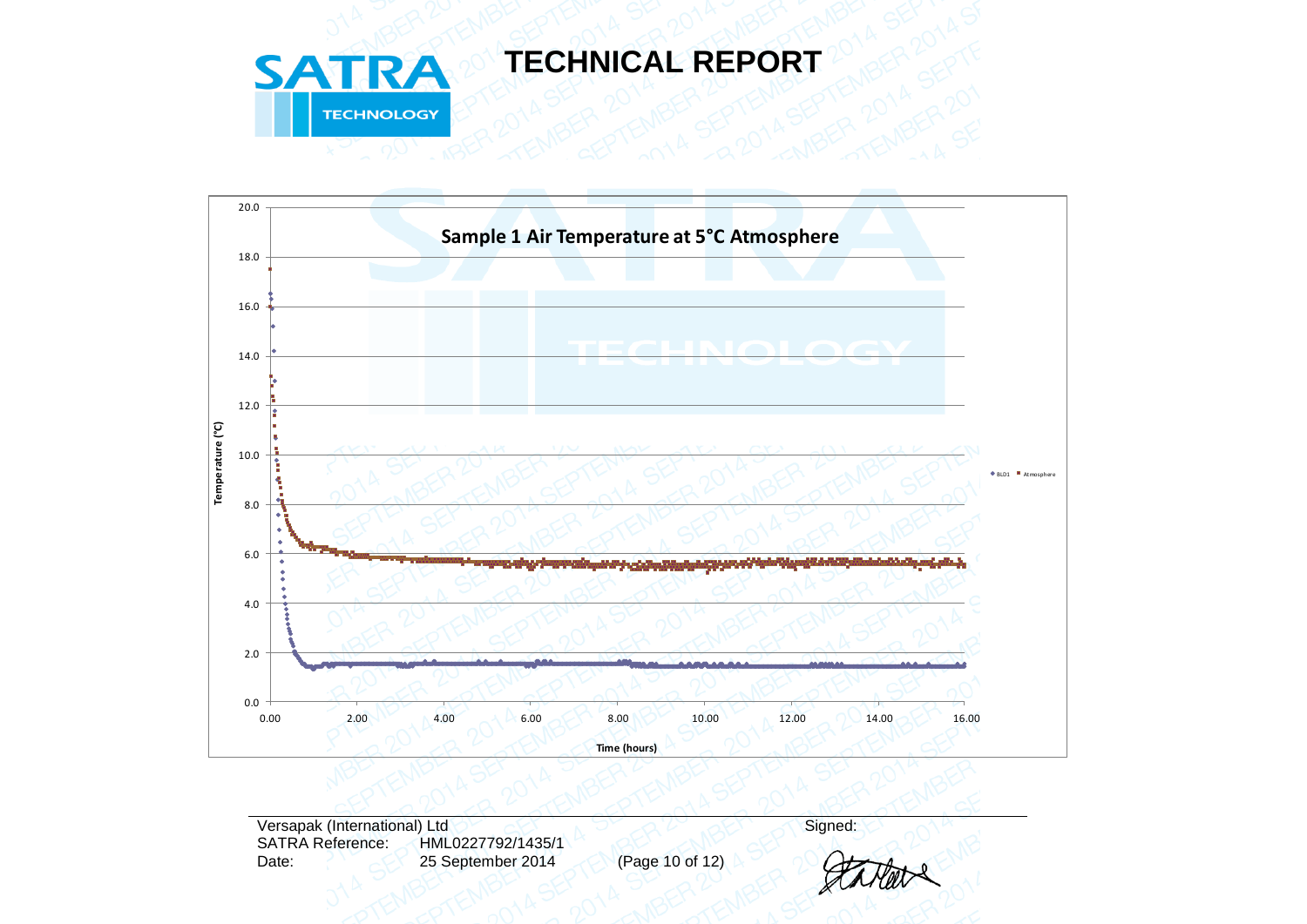



Versapak (International) Ltd<br>SATRA Reference: HML0227792/1435/1 HML0227792/1435/1 Date: 25 September 2014 (Page 11 of 12)